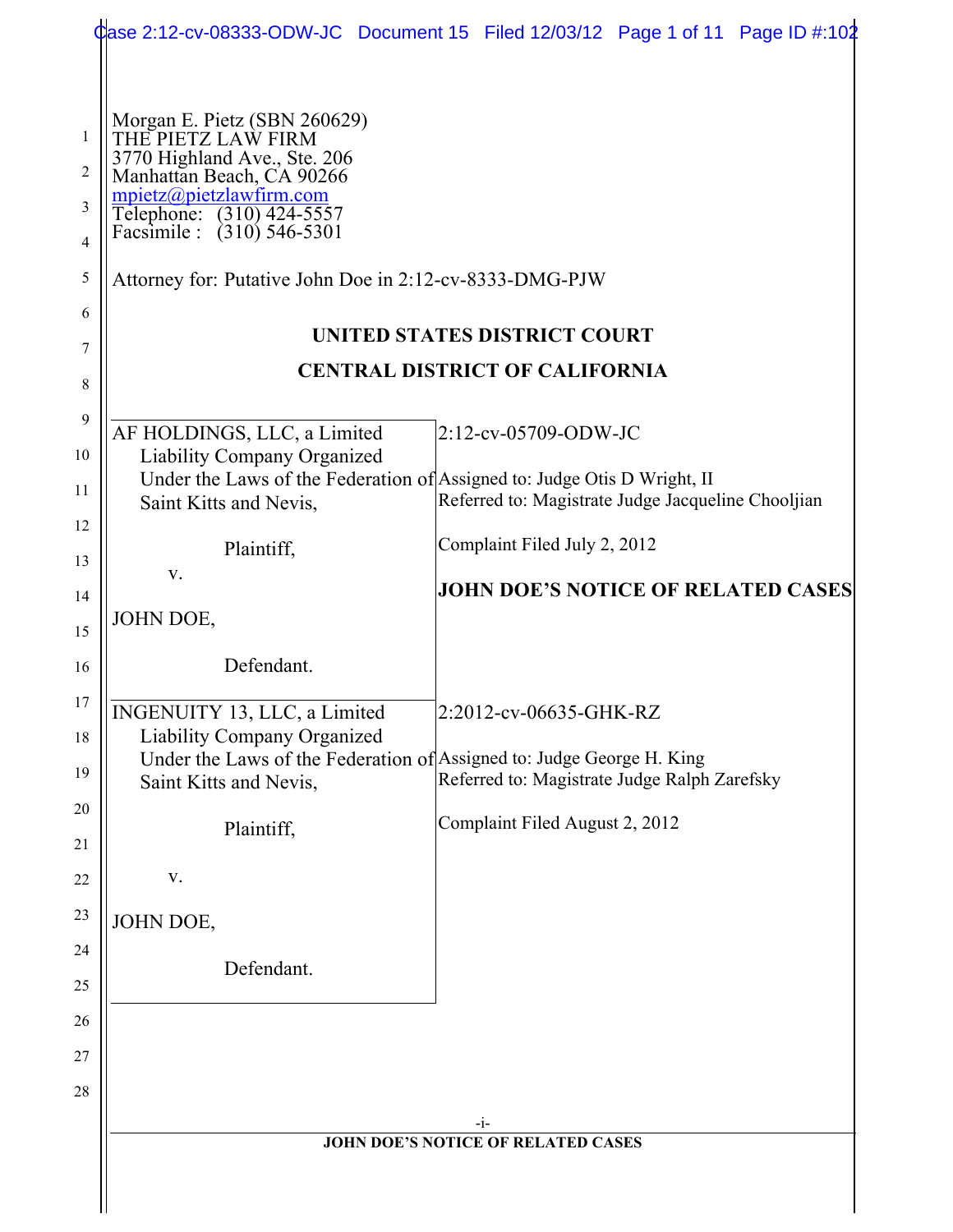| INGENUITY 13, LLC, a Limited<br>Liability Company Organized                                      | 2:2012-cv-06660-GAF-AGR                           |  |  |
|--------------------------------------------------------------------------------------------------|---------------------------------------------------|--|--|
| Under the Laws of the Federation of Assigned to: Judge Gary A. Feess                             |                                                   |  |  |
| Saint Kitts and Nevis,                                                                           | Referred to: Magistrate Judge Alicia G. Rosenberg |  |  |
| Plaintiff,                                                                                       | Complaint Filed August 2, 2012                    |  |  |
| V.                                                                                               |                                                   |  |  |
| JOHN DOE,                                                                                        |                                                   |  |  |
| Defendant.                                                                                       |                                                   |  |  |
| INGENUITY 13, LLC, a Limited                                                                     | 2:2012-cv-07385-DSF-FFM                           |  |  |
| Liability Company Organized                                                                      |                                                   |  |  |
| Under the Laws of the Federation of Assigned to: Judge Dale S. Fischer<br>Saint Kitts and Nevis, | Referred to: Magistrate Judge Frederick F. Mumm   |  |  |
|                                                                                                  |                                                   |  |  |
| Plaintiff,                                                                                       | Complaint Filed August 28, 2012                   |  |  |
| V.                                                                                               |                                                   |  |  |
| JOHN DOE,                                                                                        |                                                   |  |  |
| Defendant.                                                                                       |                                                   |  |  |
| INGENUITY 13, LLC, a Limited                                                                     | 2:2012-cv-07386-DMG-JEM                           |  |  |
| Liability Company Organized                                                                      |                                                   |  |  |
| Under the Laws of the Federation of Assigned to: Judge Dolly M. Gee<br>Saint Kitts and Nevis,    | Referred to: Magistrate Judge John E. McDermott   |  |  |
|                                                                                                  | Complaint Filed August 28, 2012                   |  |  |
| Plaintiff,                                                                                       |                                                   |  |  |
| V.                                                                                               |                                                   |  |  |
| JOHN DOE,                                                                                        |                                                   |  |  |
|                                                                                                  |                                                   |  |  |
| Defendant.                                                                                       |                                                   |  |  |
|                                                                                                  |                                                   |  |  |
|                                                                                                  |                                                   |  |  |
| $-i$ i-                                                                                          |                                                   |  |  |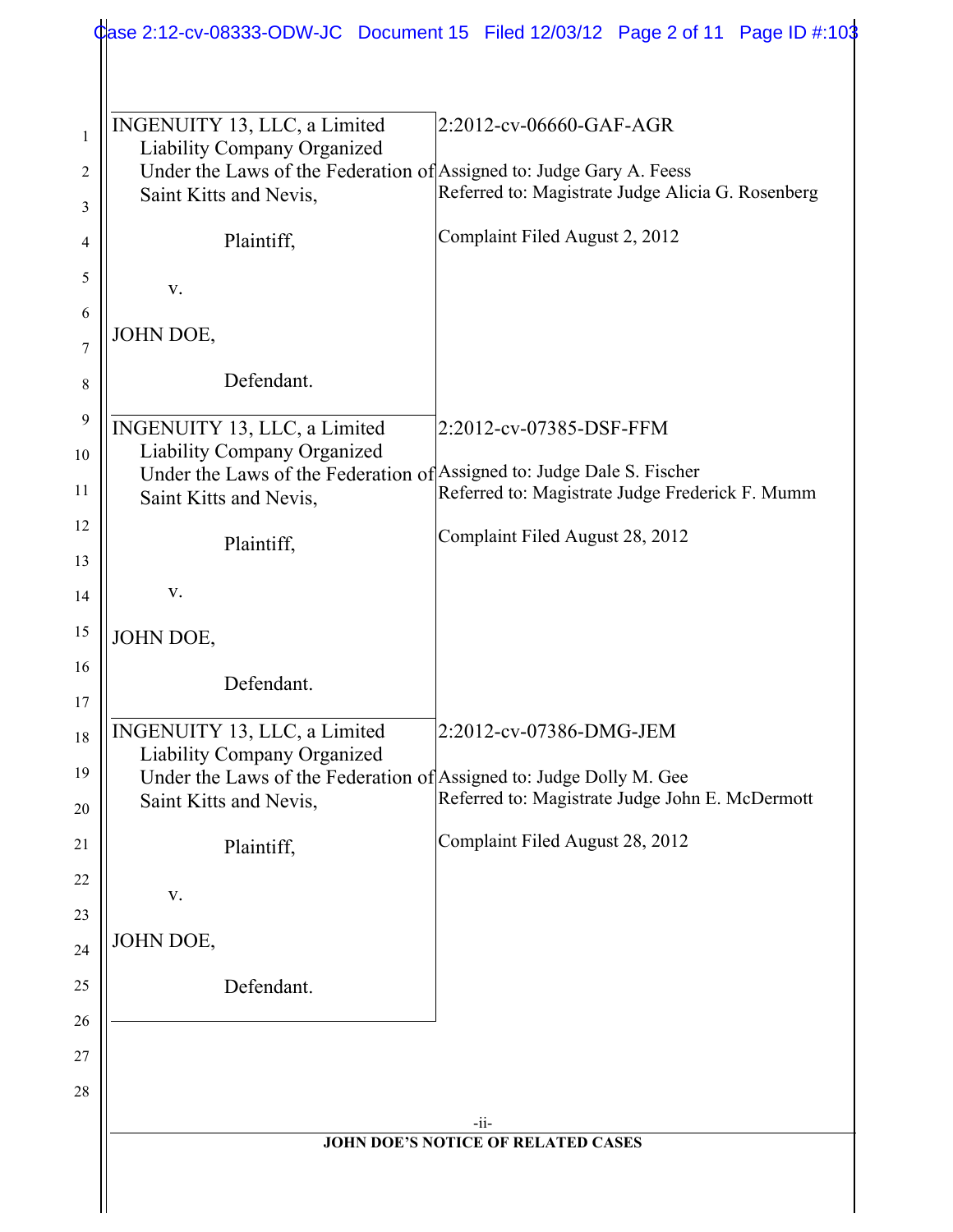|                   |                                                                                                                                                              | Case 2:12-cv-08333-ODW-JC Document 15 Filed 12/03/12 Page 3 of 11 Page ID #:104 |  |
|-------------------|--------------------------------------------------------------------------------------------------------------------------------------------------------------|---------------------------------------------------------------------------------|--|
|                   |                                                                                                                                                              |                                                                                 |  |
| $\mathbf{1}$<br>2 | INGENUITY 13, LLC, a Limited<br>Liability Company Organized<br>Under the Laws of the Federation of Assigned to: Judge Dolly M. Gee<br>Saint Kitts and Nevis, | 2:2012-cv-08322-DMG-PJW<br>Referred to: Magistrate Judge Patrick J. Walsh       |  |
| 3                 |                                                                                                                                                              | Complaint Filed September 27, 2012                                              |  |
| 4                 | Plaintiff,                                                                                                                                                   |                                                                                 |  |
| 5                 | V.                                                                                                                                                           |                                                                                 |  |
| 6<br>7            | JOHN DOE,                                                                                                                                                    |                                                                                 |  |
| $8\,$             | Defendant.                                                                                                                                                   |                                                                                 |  |
| 9<br>10<br>11     | INGENUITY 13, LLC, a Limited<br>Liability Company Organized<br>Under the Laws of the Federation of Assigned to: Judge Dolly M. Gee<br>Saint Kitts and Nevis, | 2:2012-cv-08333-DMG-PJW<br>Referred to: Magistrate Judge Patrick J. Walsh       |  |
| 12<br>13          | Plaintiff,                                                                                                                                                   | Complaint Filed September 27, 2012                                              |  |
| 14                | V.                                                                                                                                                           |                                                                                 |  |
| 15                | JOHN DOE,                                                                                                                                                    |                                                                                 |  |
| 16                | Defendant.                                                                                                                                                   |                                                                                 |  |
| 17                |                                                                                                                                                              |                                                                                 |  |
| 18                |                                                                                                                                                              |                                                                                 |  |
| 19                |                                                                                                                                                              |                                                                                 |  |
| 20<br>21          |                                                                                                                                                              |                                                                                 |  |
| 22                |                                                                                                                                                              |                                                                                 |  |
| 23                |                                                                                                                                                              |                                                                                 |  |
| 24                |                                                                                                                                                              |                                                                                 |  |
| 25                |                                                                                                                                                              |                                                                                 |  |
| 26                |                                                                                                                                                              |                                                                                 |  |
| 27                |                                                                                                                                                              |                                                                                 |  |
| 28                |                                                                                                                                                              |                                                                                 |  |
|                   |                                                                                                                                                              | -iii-                                                                           |  |
|                   | JOHN DOE'S NOTICE OF RELATED CASES                                                                                                                           |                                                                                 |  |
|                   |                                                                                                                                                              |                                                                                 |  |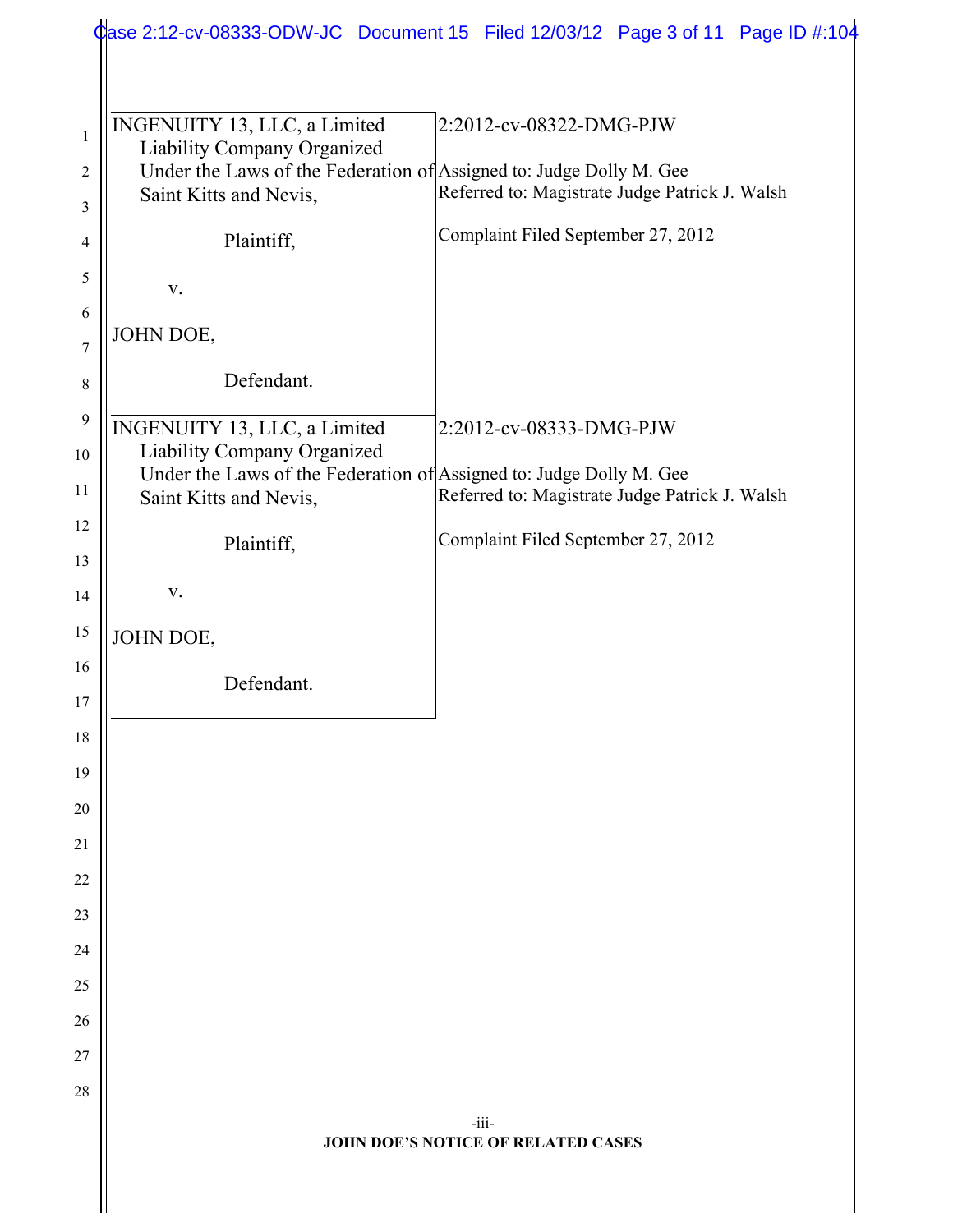1

2

3

4

5

6

7

8

9

10

11

12

13

14

15

16

17

18

19

20

21

22

23

24

25

26

## **NOTICE OF RELATED CASES**

Plaintiffs AF Holdings, LLC and Ingenuity 13, LLC are both shell entities organized under the laws of the Federation of Saint Kitts and Nevis. Both entities have filed a tsunami of John Doe pornographic copyright infringement actions in United States District Courts, including 49 total cases currently pending in this judicial district. Both entities are represented by the same plaintiffs law firm: Prenda Law, Inc. (f/k/a Steele Hansemeier PLLC). Both entities have filed substantially identical cookie cutter complaints and *ex parte* applications seeking leave of Court to issue subpoenas to ISPs prior to a Rule 26(f) conference. In support of their applications for early discovery, both entities have offered a declaration from "Peter Hansemeier"<sup>1</sup> who purports to be a computer expert. Generally speaking, the pleadings in all the AF Holdings cases and Ingenuity 13 cases in this district track paragraph by paragraph, word for word. The only real difference between the two groups of cases appears to be the particular pornographic works at issue and, of course, the varying IP addresses identified in the complaints.

Consistent with the practice of similar plaintiffs, Prenda Law generally neglects to file Notices of Related cases when filing its multiple actions, even though many of the cases involve the same copyrights as one another. The undersigned believes that judicial economy would be served, and a duplication of judicial labor would be avoided, by transferring all of the Ingenuity 13 and AF Holdings cases to a single Judicial Officer.

In particular, there are material, *common issues of law and fact relating to the propriety of pre-service discovery* in these cases that could best be handled in a consolidated proceeding before a single Judicial Officer. Further, as demonstrated in the Exhibits to this Notice, there is now *credible evidence of another deeply troubling connection between both groups of cases*: it appears both entities may be engaged in the same widespread fraud, which involves misappropriation of the identity of one Mr. Alan Cooper of Minnesota.

for Steele Hansemeier, PLLC that he now provides for Prenda Law, Inc. 28  $\frac{1}{1}$  $<sup>1</sup>$  On information and belief, Peter Hansemeier is the brother of John Steele's former law partner</sup> Paul Hansemeier. Peter Hansemeier routinely provided the same kind of 'technical expert' services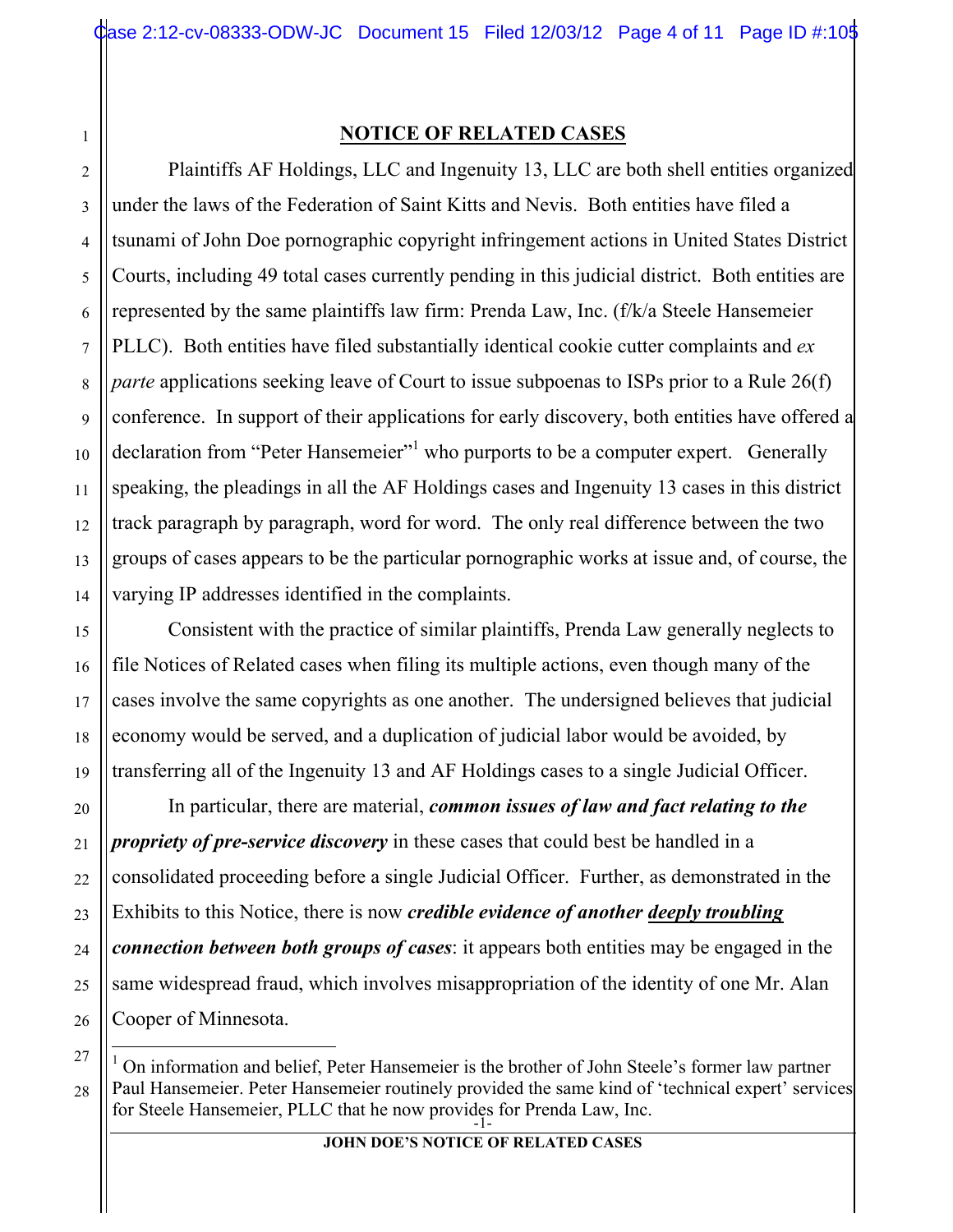**(a) Common Issues of Law and Fact Between the Related Cases: (1) Is There a Widespread Fraud With Respect to the Use of the Identity of One Mr. Alan Cooper by AF Holdings and Ingenuity 13; (2) Do These Entities Have Proper Standing; (3) Are John Steele and/or Prenda Law the Undisclosed, Real Parties in Interest in These Cases; (4) Do These Cases Involve Improper Fee Splitting?** Both AF Holdings, LLC and Ingenuity 13, LLC have, in other actions, identified a Mr. Alan Cooper as their sole principal. In 2011, plaintiff's counsel in the Ingenuity 13 and AF Holdings actions here, Mr. Brett Gibbs, filed a miscellaneous action styled as a "Verified Petition to Perpetuate Testimony" on behalf of Ingenuity 13, LLC. *In the Matter of a Petition by Ingenuity 13, LLC*, E.D. Cal. Case No. 2:11-mc-JAM-DAD, ECF No. 1, 10/28/11.<sup>2</sup> The petition, which was filed and e-signed by Mr. Gibbs, also contained a verification electronically signed with the "/s/" by "Alan Cooper, Manager of Ingenuity 13,  $LLC"$ <sup>3</sup>

As demonstrated in a letter recently e-filed in two AF Holdings cases pending in federal courts in Minnesota, (Appendix 1) a very troubling series of as-yet unexplained circumstances have recently come to light with respect to this Alan Cooper, purported principal of both AF Holdings, LLC and Ingenuity 13, LLC. There *is* a man named Alan Cooper who lives in Minnesota and who, according to his newly-retained attorney,

> "had for several years acted as a caretaker for a Minnesota property owned by an attorney by the name of *John Steele*. When visiting his property, Steele had on numerous occasions bragged to my client about a plan involving massive copyright litigation in multiple jurisdictions. *He also specifically*

notarized version of the above Verified Petition." "Exhibit E" to  $\Delta$ ppendix 1. <sup>3</sup> Verifications of such petitions are generally supposed to be notarized with an original paper signature. However, instead of a notarized signature, the verification of the petition in question instead stated the following below Mr. Cooper's signature "I, Brett L. Gibbs, Esq., hereby confirm per Eastern District of California Local Rule 131(f) that counsel for Plaintiff has a signed original

**JOHN DOE'S NOTICE OF RELATED CASES**

 $\frac{1}{2}$ <sup>2</sup> A copy of Ingenuity 13's verified petition executed by "Alan Cooper" is attached as "Exhibit E" to the Letter Mr. Cooper's attorney filed with the Minnesota courts (the complete ECF letter filing from Cooper's attorney is attached hereto as Appendix 1).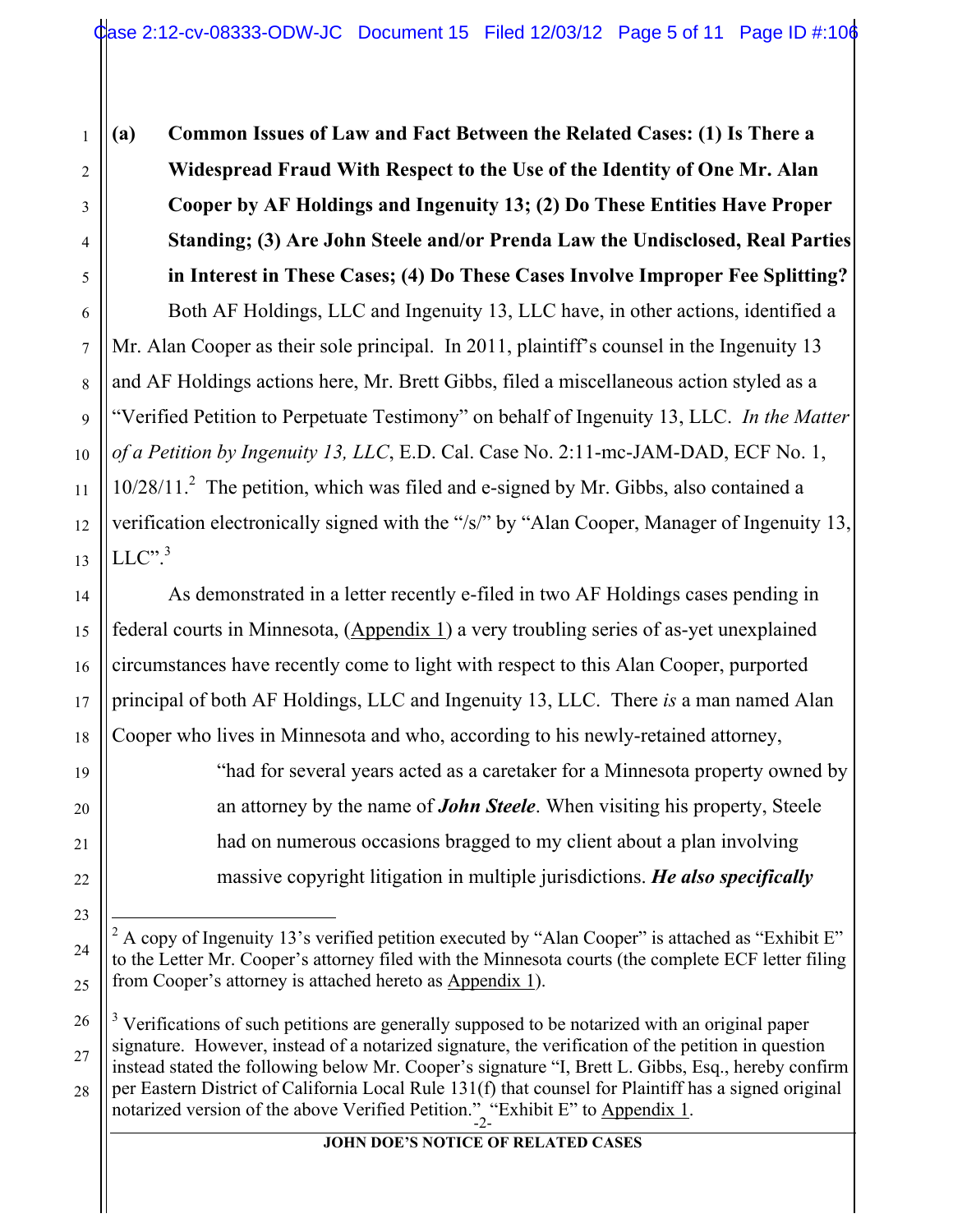#### *instructed my client to contact him if anyone asked about various*

*corporations*, that Cooper was to call him. When Cooper confronted Steele about that, Steele told him not to worry about it." Appendix 1, p. 1. John Steele was the founding partner of Steele Hansemeier, PLLC, which was the predecessor to Prenda Law, Inc. (current plaintiff's counsel in the AF Holdings and

Ingenuity 13 cases in this district). According to Mr. Steele, he sold his client book to Prenda Law, and depending on who is asking him, he now variously describes himself as both "of counsel," to Prenda Law ("Exhibit A" to Appendix 1), or "not an attorney with any law firm" (Appendix 2, pp. 11:25–12:7).<sup>4</sup> As noted above, Peter Hansemeier, the brother of John Steele's former law partner, Paul Hansemeier is now involved in the actions pending before this Court as the technical expert for both Ingenuity 13 and AF Holdings.

Perhaps this is all a coincidence and there really is another Alan Cooper who is the true principal both AF Holdings, LLC and Ingenuity 13, LLC, both of which were established in Saint Kitts and Nevis (which, incidentally, has very strict laws prohibiting disclosure of corporate information).<sup>5</sup> Concerned that AF Holdings and Ingenuity 13 may have usurped his identity without his knowledge or authorization, and that he could end up being liable for litigation awards in connection with AF Holdings' and Ingenuity 13's many court cases nationwide, Mr. Cooper hired an attorney to seek clarification and make inquiries on this matter. *The responses Prenda Law and John Steele have made to these inquiries have not been reassuring*. Immediately after Mr. Cooper's lawyer filed a notice of appearance on his behalf in one of the Minnesota cases, John Steele attempted to call the Minnesota Mr. Cooper directly, multiple times, notwithstanding the fact that Mr. Cooper

1

2

 $4$  Appendix 2 is a copy of a transcript from a recent federal court hearing in the Middle District of Florida, wherein Judge Scriven attempted to make inquiries about the identity of the real party in interest in Prenda cases, among other questions.

<sup>-3-</sup> <sup>5</sup> "Managers and final beneficiaries are not registered anywhere, this way they have total anonymity." http://www.offshorebankshop.com/en/11-saint-kitts-and-nevis-offshore-companyform-tax-haven-limited-liability.html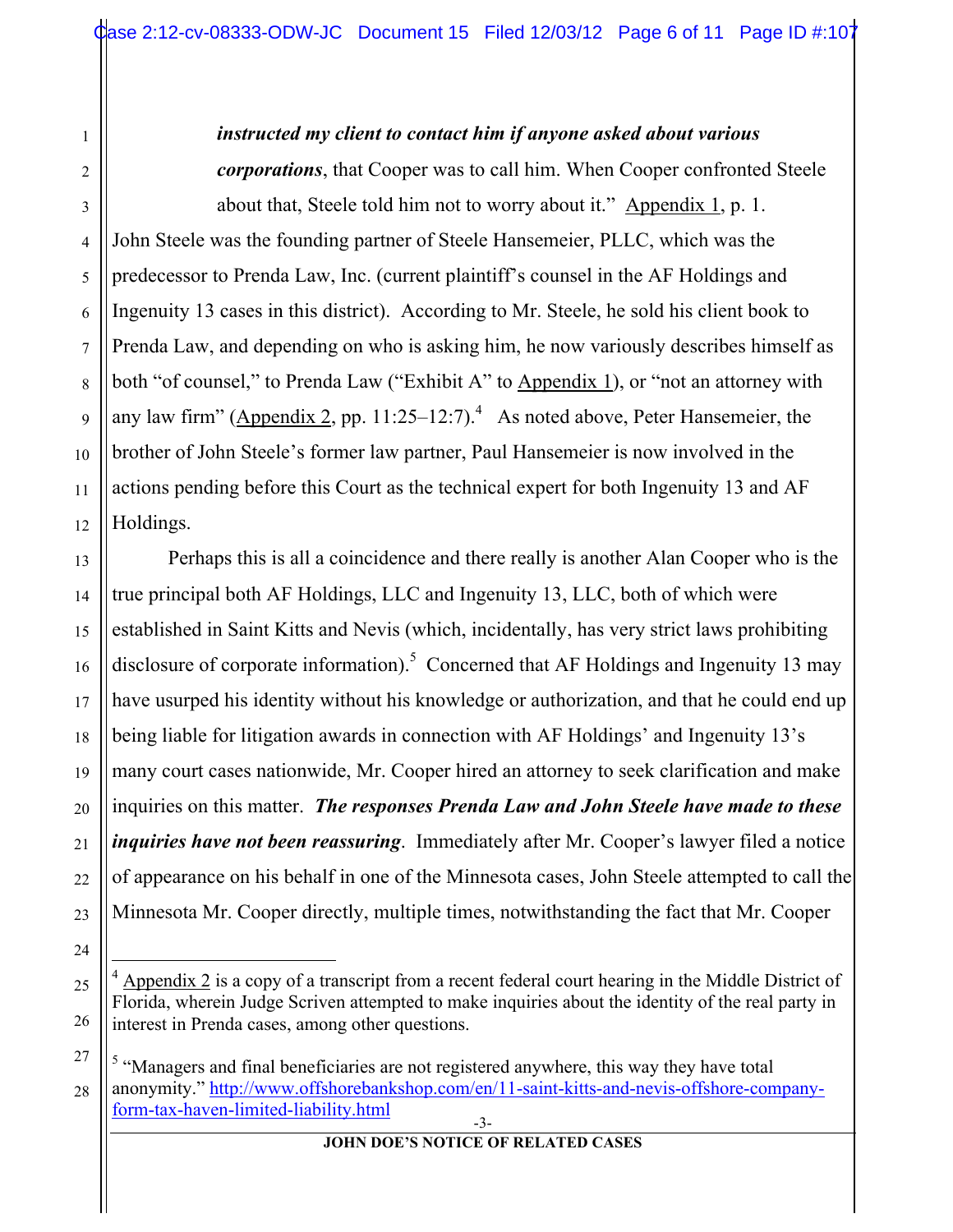2 3 was represented by counsel. Appendix 1, p. 2. Since then, Prenda Law's principal Paul Duffy has apparently disavowed Mr. Steele, and directed Mr. Cooper's attorney that this should be considered solely a matter between Mr. Cooper and John Steele. Appendix 1, p. 2. Prenda Law, which still represents both AF Holdings and Ingenuity 13, has so far refused to clarify whether there really is another Alan Cooper who is the true principal of these entities.

All of these facts regarding Alan Cooper are highly relevant to both the AF Holdings and Ingenuity 13 cases pending in this District. For some time, undersigned counsel has suspected that John Steele and/or Prenda Law, Inc. may hold an undisclosed pecuniary interest in the outcome of this litigation, in contravention of Fed. R. Civ. Proc. 7.1, and L.R. 7.1-1. This concern is particularly acute given that there are suggestions that in these kinds of cases the lawyers are paid on a contingent fee basis, but the split between the lawyers and the clients may be 70/30 or even 90/10 in favor of the lawyers, which may constitute improper fee splitting.<sup>6</sup>

Undersigned counsel is not the only one curious about these details. On November 27, 2012 Judge Scriven of the Middle District of Florida attempted to investigate these issues in a Prenda Law case pending in her Court, after defense counsel suggested that Prenda Law may be engaged in improper fee splitting. *Sunlust Pictures, Inc. v. Tuan Nguyen*, M.D. Fl. Case No. 8:12-CV-1685-T-35MAP. Judge Scriven ordered a principal of Prenda Law, Inc. to attend a hearing on John Doe motion, and also ordered a principal of Sunlust Pictures, the plaintiff in that action, to attend the hearing as well. According to the transcript from this hearing (attached hereto as Appendix 2) Prenda's "sole principal" Paul Duffy, belatedly notified the Court that he could not attend due to a health issue. After two prior local counsel sought to withdraw from the matter, Prenda placed an advertisement in

 <sup>6</sup> 70/30 split: James DeBriyn, *Shedding Light on Copyright Trolls: An Analysis of Mass Copyright Litigation in the Age of Statutory Damages*, 19 UCLA Ent. L. Rev. 79, 86 (2012) fn 85. 90/10 split: http://fightcopyrighttrolls.com/2012/05/27/no-agenda-show-about-copyright-trollingits-a-complete-mafioso-operation/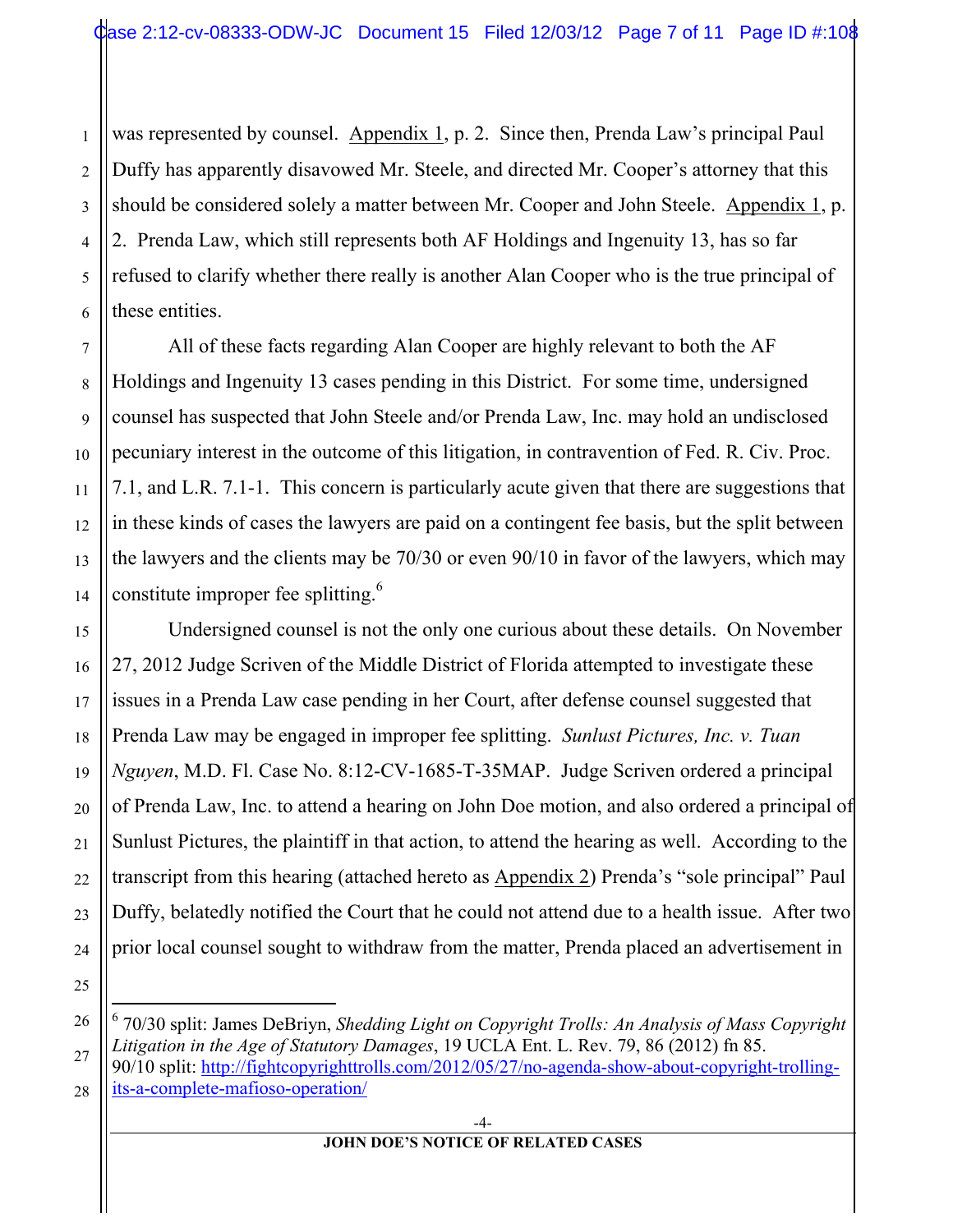1 2 3 4 5 6 7 8 9 10 11 12 a local newspaper and obtained a new, third local counsel, who, after filing a notice of appearance and conferring with defense counsel, almost immediately sought to withdraw. Sunlust also did not send a principal to the hearing; rather, it sent John Steele's former paralegal as its "corporate representative" for hire, despite the fact that this person had no authority to bind the company, and that he did not know who owned or managed it. Accordingly, despite a Court order requiring them to do so, neither Prenda Law nor its client Sunlust Pictures sent a principal to the hearing.<sup>7</sup> Judge Scriven nevertheless attempted to inquire about the ownership of Sunlust and about the financial interest of Prenda Law and its local counsel in the litigation. However, neither the belatedly-hired local counsel nor the "corporate representative"—i.e., John Steele's former paralegal—had satisfactory answers to these questions, so Judge Scriven dismissed the case and invited a motion for sanctions. Appendix 2.

In short, it appears the plaintiffs' lawyers may truly be the real parties in interest in these cases, there are undisclosed financial interests in the outcome, improper fee splitting may be occurring, and if the Minnesota Alan Cooper truly is the real principal of Ingenuity 13 and AF Holdings entities (but without knowing it until now) there is a major question about the validity of the standing of these entities to sue for copyright infringement, not to mention more serious questions of perjury, and systemic fraud on the Court.

13

14

15

16

17

18

19

20

21

22

23

24

25

The undersigned respectfully suggests that these very troubling issues—which are equally applicable in all of the Ingenuity 13 and AF Holdings cases in this district—could best be addressed in a unified proceeding before a single Judicial Officer.

<sup>-5-</sup> 26 27 28 7 <sup>7</sup> Coincidentally, one person who did attend the hearing: John Steele. Mr. Steele started out in the gallery and purported not to be involved in the case, but after the Court noticed the "corporate representative" constantly trying to confer with Mr. Steele, the Judge asked Mr. Steele who he was, and then asked him for answers to some of her questions about Sunlust Pictures, which Mr. Steele provided. Appendix 2, p. 18:12-24.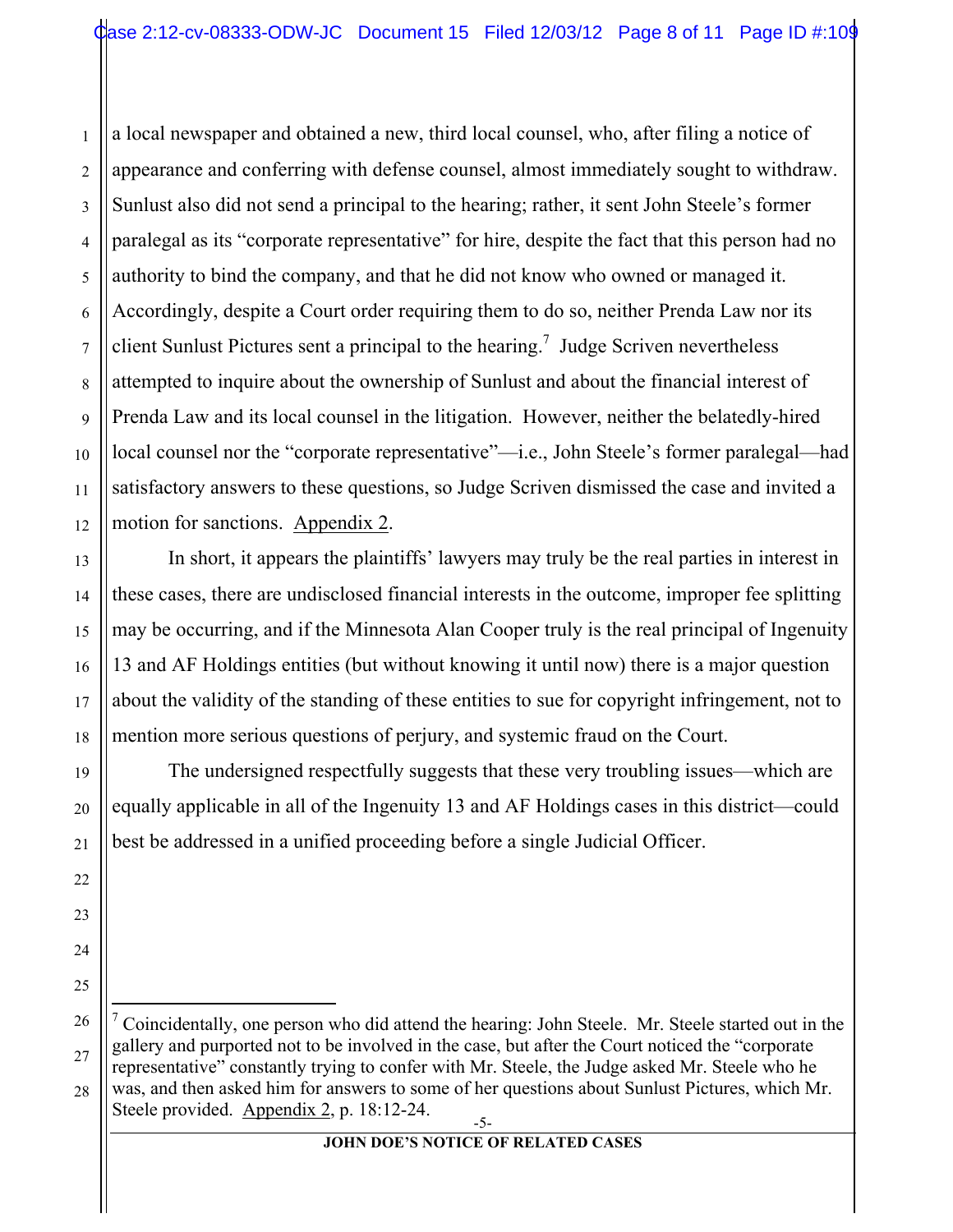1

2

3

4

5

6

7

8

9

10

11

12

13

14

15

16

17

18

19

20

21

22

23

# **(b) The Ingenuity 13 Cases and the AF Holdings Cases Call for Determination of Several Other Identical Questions of Law and Fact**

Aside from the Alan Cooper issues noted above, there are several other, more run of the mill reasons supporting the relation of the Ingenuity 13 cases to the AF Holdings cases.

As noted above, in each case there will be the exact same *identical* question regarding the propriety of the pre-Rule 26 subpoenas. Specifically, multiple courts in this district are now being asked to consider whether the subpoenas, by themselves, are "very likely" to result in the identification of actual defendants. *See Gillespie v. Civiletti,* 629 F.2d 637, 642–43 (9th Cir. 1980) (discovery seeking to identify John Does should only be allowed when it is "very likely" to identify actual defendant). Further, based on exactly the same facts, multiple courts will be asked to consider whether the AF Holdings and Ingenuity 13 complaints can withstand a hypothetical motion to dismiss for lack of standing under the Copyright Act. Further, there is also a question about whether the complaint can withstand a hypothetical motion to dismiss for failure to join an indispensible party (namely, the "initial seeder). *See Semitool, Inc. v. Tokyo Electron America, Inc.*, 208 F.R.D. 273, 276 (N.D. Cal. 2002) (in evaluating the propriety of ISP subpoenas seeking to identify anonymous individuals, Courts must consider hypothetical motions to dismiss the complaint).

At a minimum, short of complete transfer, the Court might consider consolidating  $8$ all of these actions for pre-service litigation issues, which will undoubtedly include hearing multiple motions to quash, as well as perhaps additional motion practice related to the

F.2d 1006, 1012-21 (5th Cir. 1977) (explaining who may assert a motion to consolidate). 24 25 26 27 28 8  $8$  Since the undersigned's client is not yet a named party, merely an ISP subscriber the plaintiff has *accused* of being a defendant, without yet naming or serving him, the undersigned is not able to make a motion for consolidation. Such motions may only be made by parties. However, the Court has authority to consolidate actions, or parts of actions, *sua sponte. Yousefi v. Lockheed Martin Corp.* 70 F Supp2d 1061, 1065 (C.D. Cal 1999) ("Only a party to an action may move for consolidation of its action with another; alternatively, a district court presiding over the matters may order consolidation *sua sponte*) *citing In re Air Crash Disaster at Florida Everglades*, 549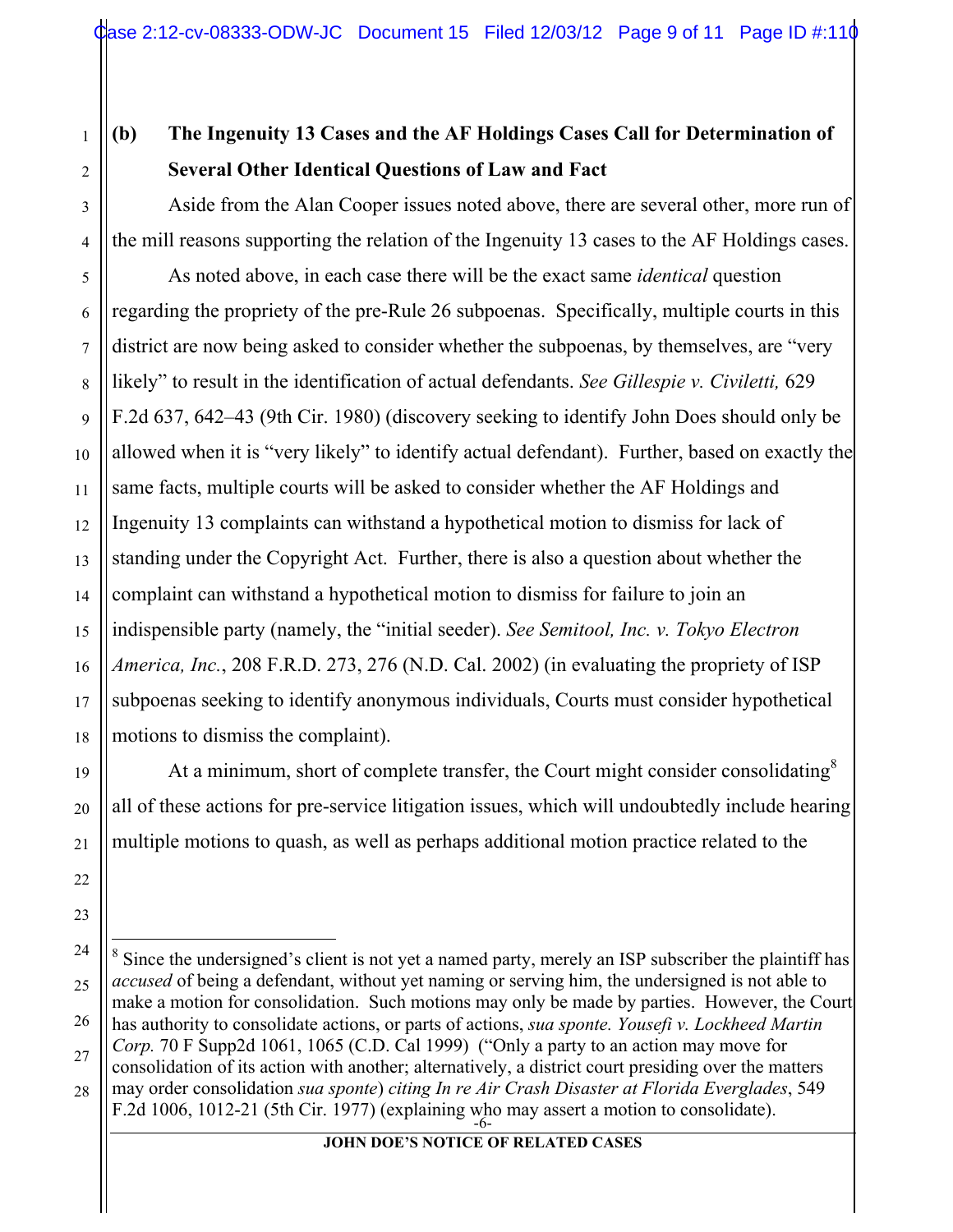discovery process used to go from identifying ISP subscribers to identifying actual Doe defendants who can be named and served in a manner consistent with Rule 11.

## **(c) Transfer of the Ingenuity 13 and AF Holdings Cases to Single Judicial Officer Would Entail Substantial Savings of Judicial Effort**

As noted above, there are a number of issues that are going to be absolutely identical in each and every one of the AF Holdings and Ingenuity 13 cases. The reason the issues are identical is because all of the cases were filed by the same attorney, Mr. Brett Gibbs, who is identifies himself as "of counsel" to Prenda Law, and all the cases use the exact same cookie-cutter pleadings. While it is undoubtedly true that if any of these cases actually proceed to the service of a complaint, the different factual circumstances and different defenses available to each of the John Does will predominate, there are multiple *pre-service* issues Courts are typically asked to consider in these kinds of cases. Particularly given that most of Prenda's cases do not typically result in service of process, but they almost always result in motions to quash being filed by ISP subscribers, and related motion practice regarding pre-service discovery. Further, particularly in light of the common questions of law and fact relating to Mr. Alan Cooper of Minnesota, the undersigned respectfully suggests that transfer is appropriate.

A complete list of the AF Holdings and Ingenuity 13 cases pending in this district is attached as Appendix 3.

Respectfully submitted,

1

2

3

4

5

6

7

8

9

10

11

12

13

14

15

16

17

18

19

20

21

22

23

24

25

26

27

28

## DATED: December 3, 2012 THE PIETZ LAW FIRM

## */s/ Morgan E. Pietz*

Morgan E. Pietz THE PIETZ LAW FIRM Attorney for Putative John Doe(s) Appearing on Caption